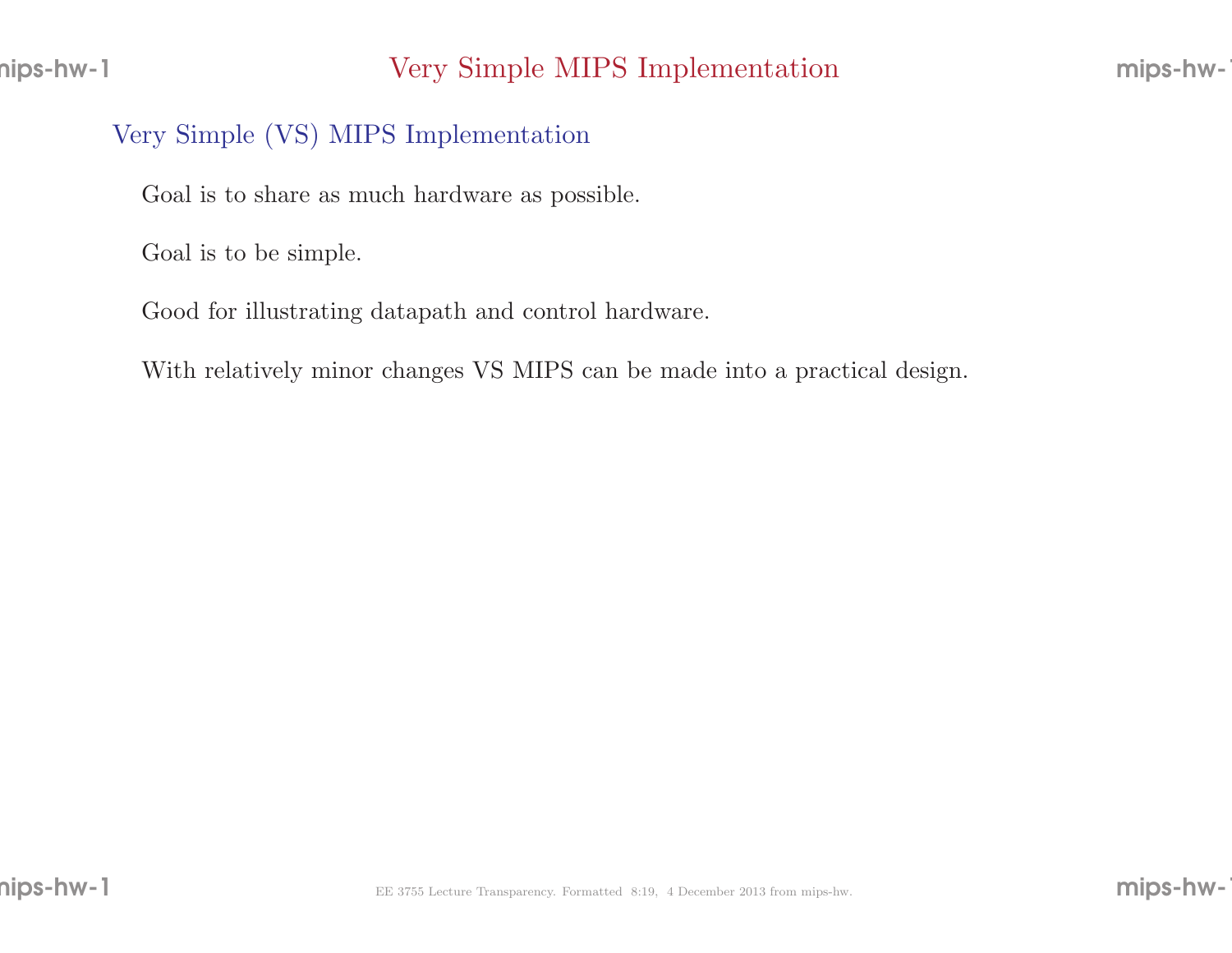#### mips-hw-2

#### Very Simple Implementation



Datapath components in black.

#### Control signals in blue.

Control signals set by control logic.

Warning: This implementation impractically slow.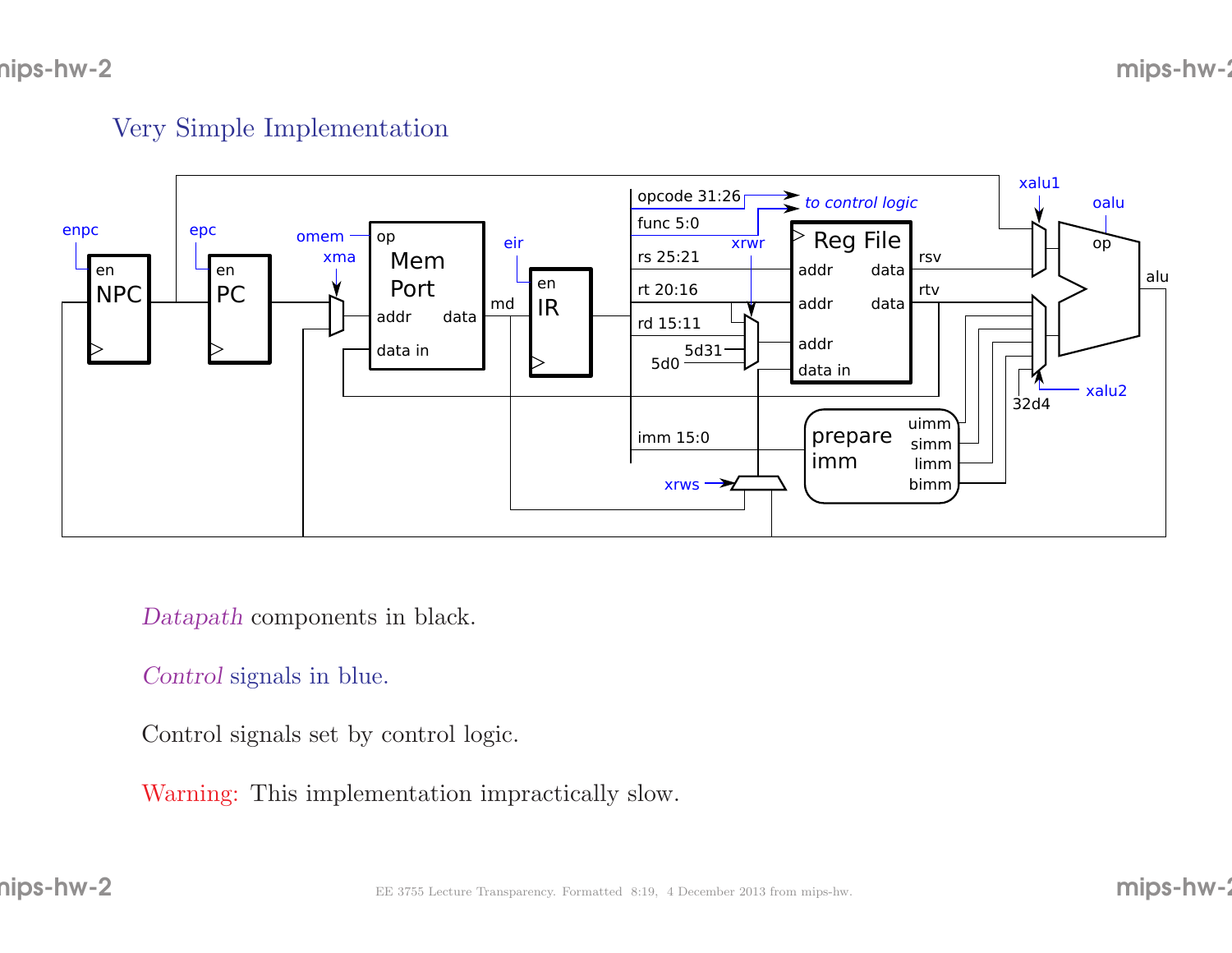## Control for add Instruction



|    |              |  |  | State SubSt xma omem eir xalu1 xalu2 oalu xrwr xrws enpc epc Next |  |  |               |
|----|--------------|--|--|-------------------------------------------------------------------|--|--|---------------|
|    | IF pc rd32 1 |  |  |                                                                   |  |  | $\vert \vert$ |
| ID | add          |  |  | rsv rtv add rd alu                                                |  |  | ΝI            |
| ΝI |              |  |  | npc 4 add 1 1 IF                                                  |  |  |               |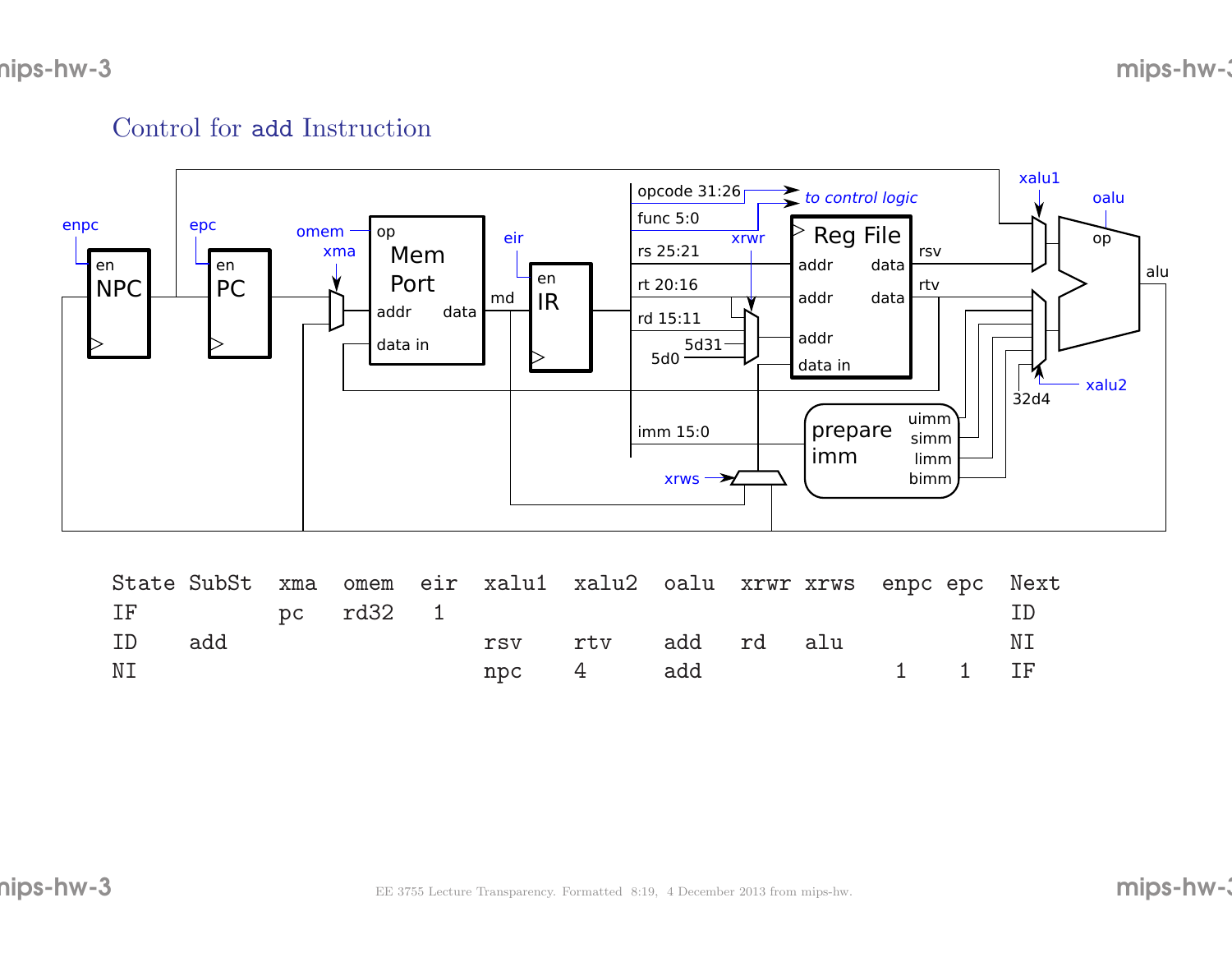# Control for sub Instruction



|    |              |  |  | State SubSt xma omem eir xalu1 xalu2 oalu xrwr xrws enpc epc Next |  |  |               |
|----|--------------|--|--|-------------------------------------------------------------------|--|--|---------------|
|    | IF pc rd32 1 |  |  |                                                                   |  |  | $\vert \vert$ |
| ID | sub          |  |  | rsv rtv sub rd alu                                                |  |  | ΝI            |
| ΝI |              |  |  | npc 4 add 1 1 IF                                                  |  |  |               |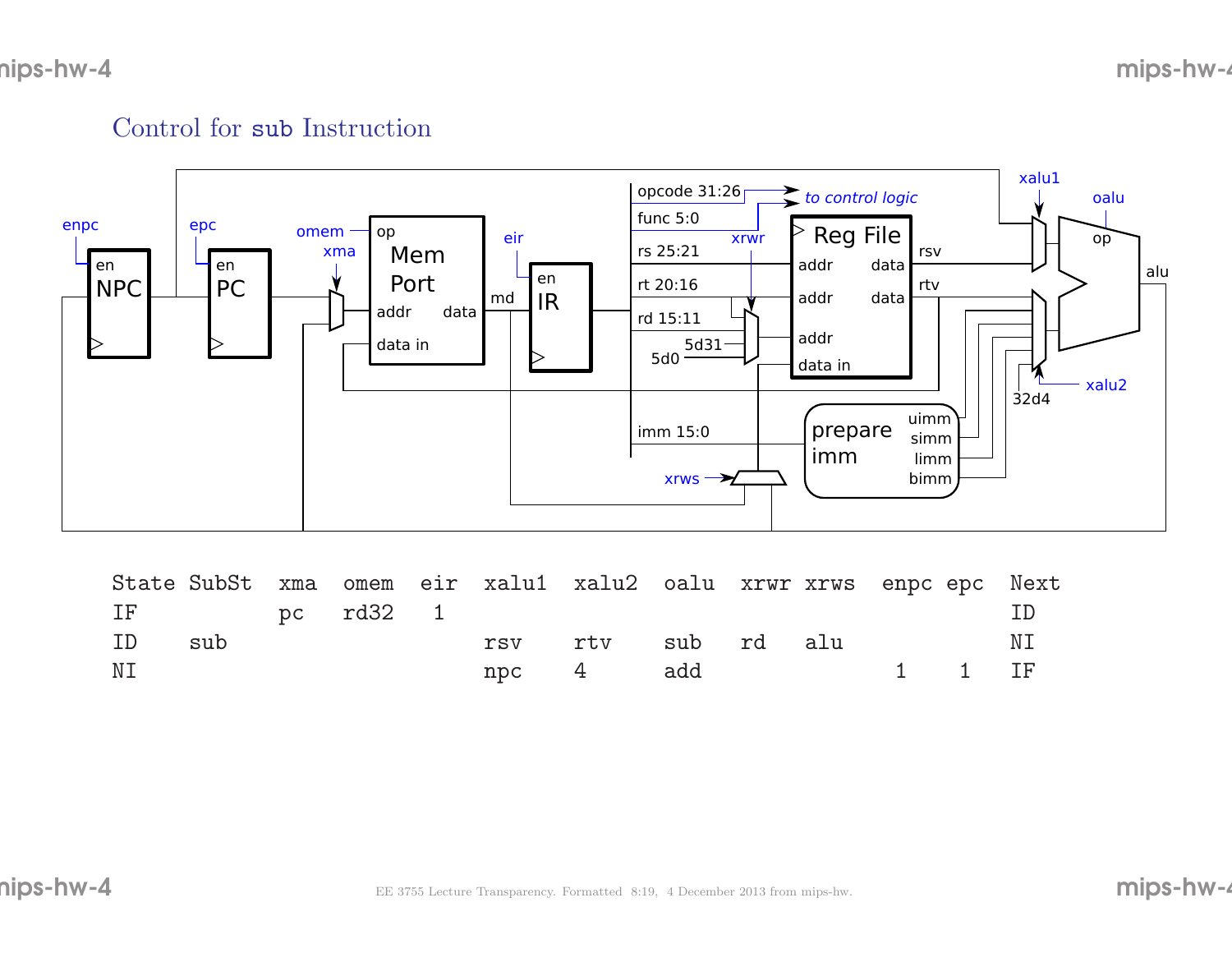# Control for addi Instruction



|    |              |  |  | State SubSt xma omem eir xalu1 xalu2 oalu xrwr xrws enpc epc Next |  |  |               |
|----|--------------|--|--|-------------------------------------------------------------------|--|--|---------------|
|    | IF pc rd32 1 |  |  |                                                                   |  |  | $\vert \vert$ |
| ID | addi         |  |  | rsv simm add rt alu                                               |  |  | ΝI            |
| ΝI |              |  |  | npc 4 add 1 1 IF                                                  |  |  |               |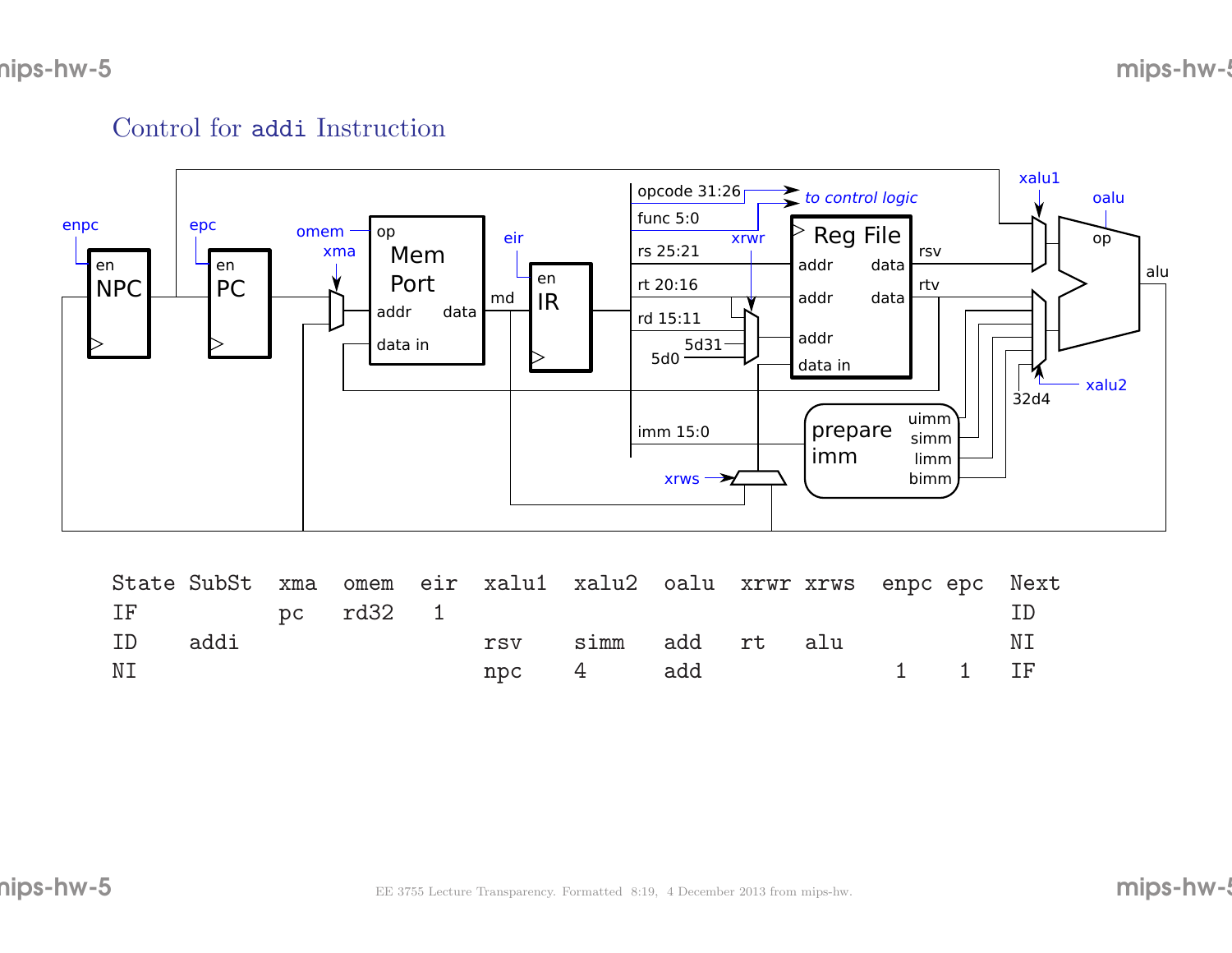# Control for lw Instruction



|    |              |  |  | State SubSt xma omem eir xalu1 xalu2 oalu xrwr xrws enpc epc Next |  |               |     |
|----|--------------|--|--|-------------------------------------------------------------------|--|---------------|-----|
|    | IF pc rd32 1 |  |  |                                                                   |  |               | TD. |
|    |              |  |  | ID lw alu rd32 rsv simm add rt md                                 |  |               | NI  |
| NΙ |              |  |  | npc 4 add                                                         |  | <b>1</b> 1 IF |     |

The lw instruction reveals a weakness in this design...

. . . ID takes much longer for lw than for add and other instructions. . .

. . . forcing the clock frequency to be slower than it has to be. (Nevermind for now.)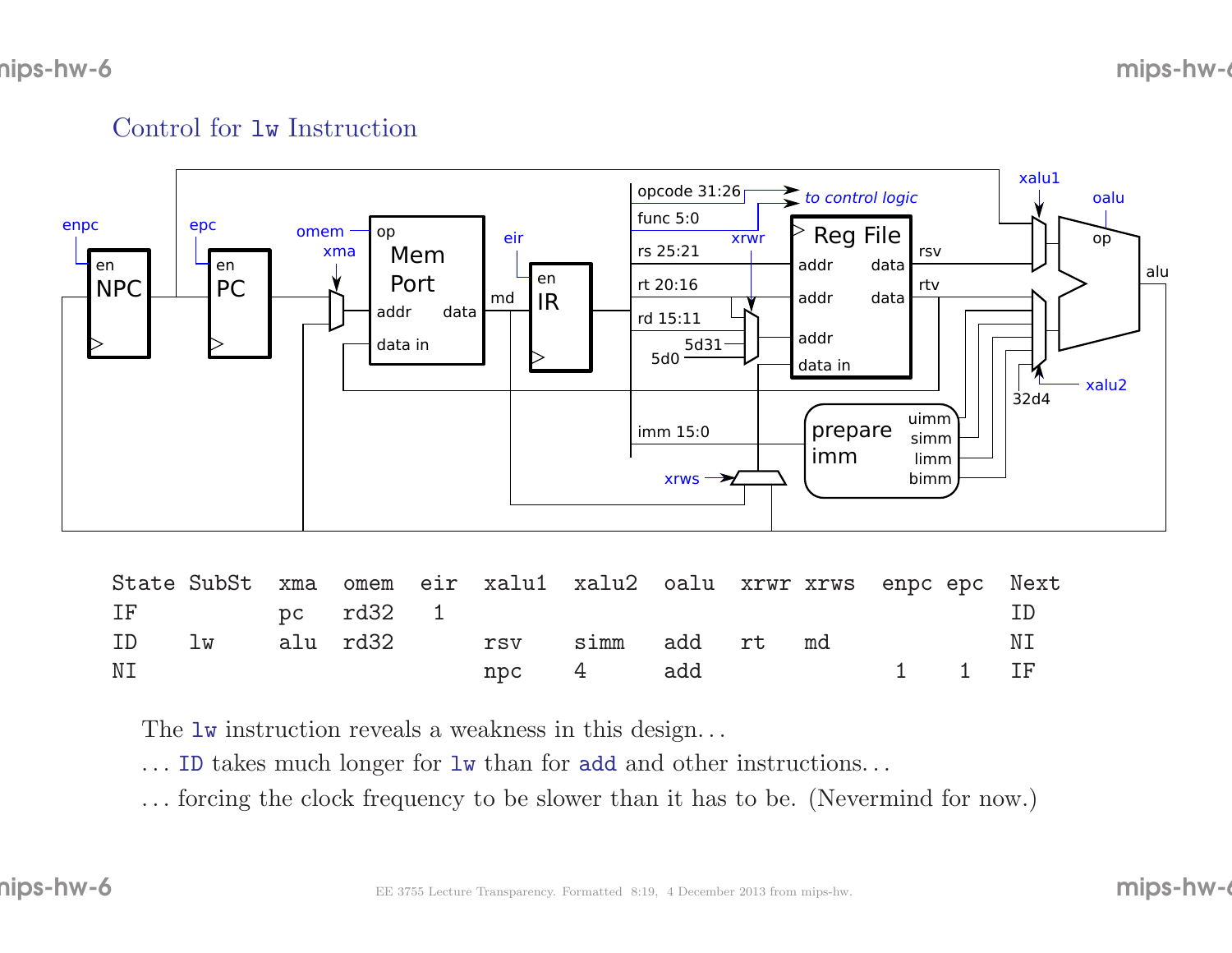## Control for lb Instruction



| IF | pc rd32 1 |  |  |                                              |  |                                                                           |     |
|----|-----------|--|--|----------------------------------------------|--|---------------------------------------------------------------------------|-----|
|    |           |  |  | ID lb alu <sup>rd8s</sup> rsv simm add rt md |  |                                                                           | N I |
| ΝI |           |  |  | npc 4 add                                    |  | $\begin{array}{cccccccccccccc} & & & & 1 & & 1 & & \text{IF} \end{array}$ |     |

The work of sign-extending or padding the loaded value is done by the memory port.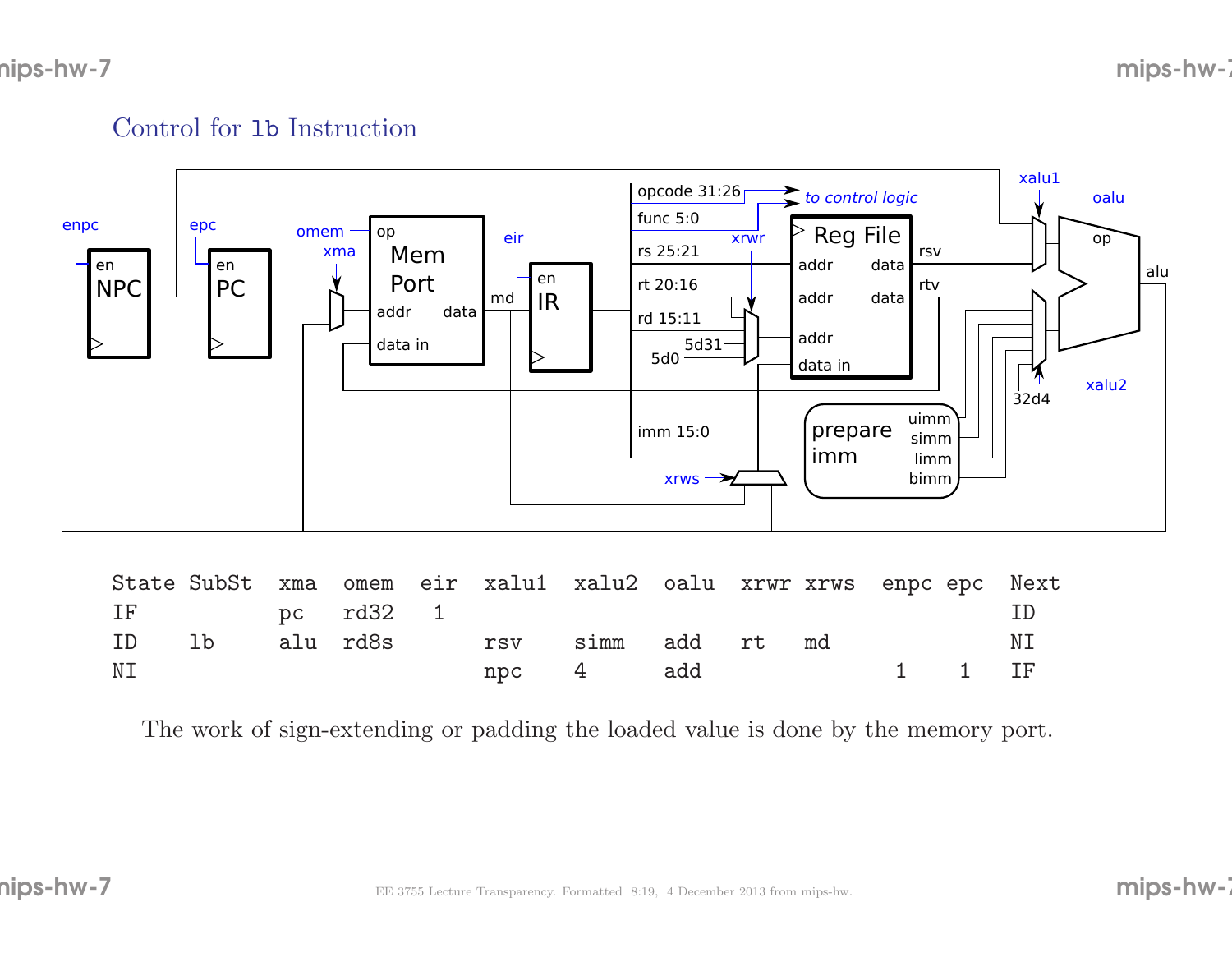## Control for sb Instruction



|    |              |  |  |                                  | State SubSt xma omem eir xalu1 xalu2 oalu xrwr xrws enpc epc Next |        |        |
|----|--------------|--|--|----------------------------------|-------------------------------------------------------------------|--------|--------|
|    | IF pc rd32 1 |  |  |                                  |                                                                   |        | $\Box$ |
| ID | sb           |  |  | alu wr8s      rsv     simm   add |                                                                   |        | ΝI     |
| ΝI |              |  |  | npc 4 add                        |                                                                   | 1 1 IF |        |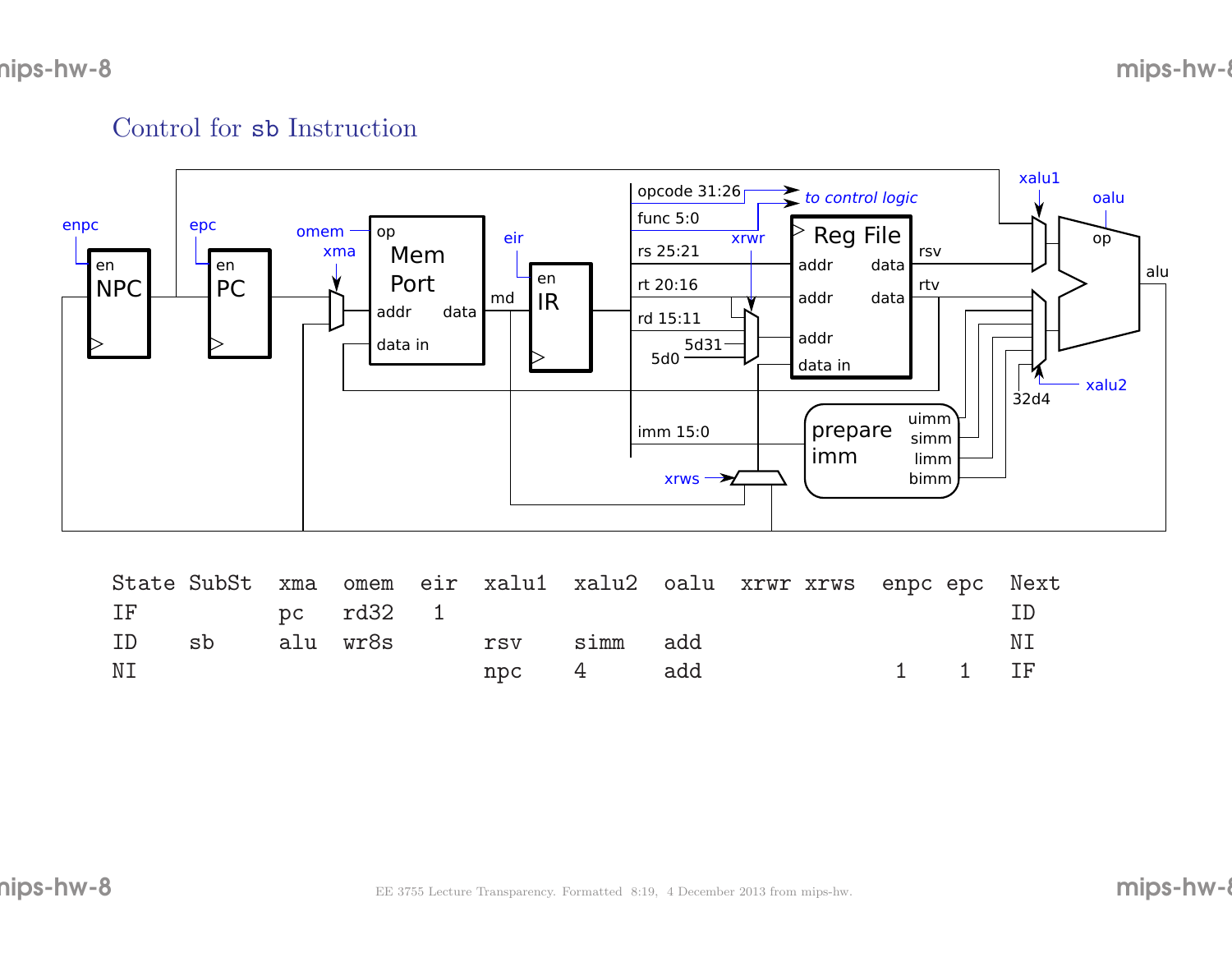# Control for beq Instruction



|    |              |  | State SubSt xma omem eir xalu1 xalu2 oalu xrwr xrws enpc epc Next |              |  |  |                             |          |  |
|----|--------------|--|-------------------------------------------------------------------|--------------|--|--|-----------------------------|----------|--|
|    | IF pc rd32 1 |  |                                                                   |              |  |  |                             |          |  |
| ID | beg          |  | rsv rtv seq                                                       |              |  |  |                             | NI or BT |  |
| BT | beg          |  |                                                                   | npc bimm add |  |  | $1 \quad 1 \quad \text{IF}$ |          |  |
| ΝI |              |  |                                                                   | npc 4 add    |  |  | $1 \quad 1 \quad \text{IF}$ |          |  |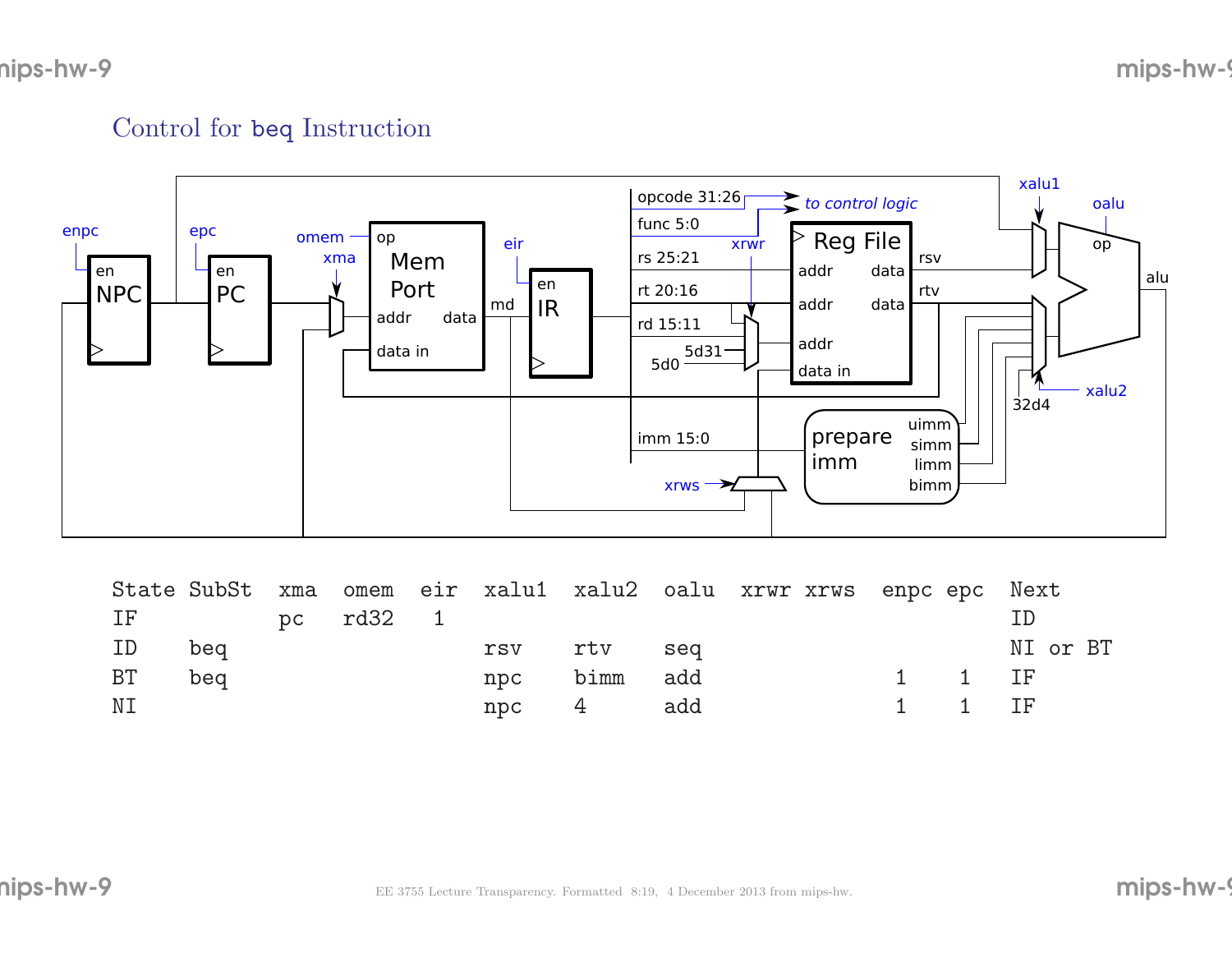#### ips-hw-10

### $\blacksquare$  mips-hw-100 mips-hw-100 mips-hw-100 mips-hw-100 mips-hw-100 mips-hw-100 mips-hw-100 mips-hw-100 mips-hw-100 mips-hw-100 mips-hw-100 mips-hw-100 mips-hw-100 mips-hw-100 mips-hw-100 mips-hw-100 mips-hw-100 mips-hw-10

#### Control Logic Design

Lets collect the control signals we've decided so far:

|           | State SubSt | xma | omem | eir          | xalu1 | xalu2 oalu |     | XYWY XYWS |     | enpc epc |   | Next |
|-----------|-------------|-----|------|--------------|-------|------------|-----|-----------|-----|----------|---|------|
| IF        |             | pc  | rd32 | $\mathbf{1}$ |       |            |     |           |     |          |   | ID   |
| <b>BT</b> |             |     |      |              | npc   | bimm       | add |           |     |          | 1 | IF   |
| ΝI        |             |     |      |              | npc   | 4          | add |           |     |          | 1 | IF   |
| ID        | add         |     |      |              | rsv   | rtv        | add | rd        | alu |          |   | NΙ   |
| ID        | sub         |     |      |              | rsv   | rtv        | sub | rd        | alu |          |   | NΙ   |
| ID        | addi        |     |      |              | rsv   | simm       | add | rt        | alu |          |   | ΝI   |
| ID        | lw          | alu | rd32 |              | rsv   | simm       | add | rt        | md  |          |   | NI   |
| ID        | lb          | alu | rd8s |              | rsv   | simm       | add | rt        | md  |          |   | NΙ   |
| ID        | sb          | alu | wr8s |              | rsv   | simm       | add |           |     |          |   | ΝI   |
| ID        | beq         |     |      |              | rsv   | rtv        | seq |           |     |          |   | NΙ   |
|           |             |     |      |              |       |            |     |           |     |          |   |      |

Notice that IF, BT, and NI states were all identical  $\dots$ 

. . . but ID varies depending on the instruction.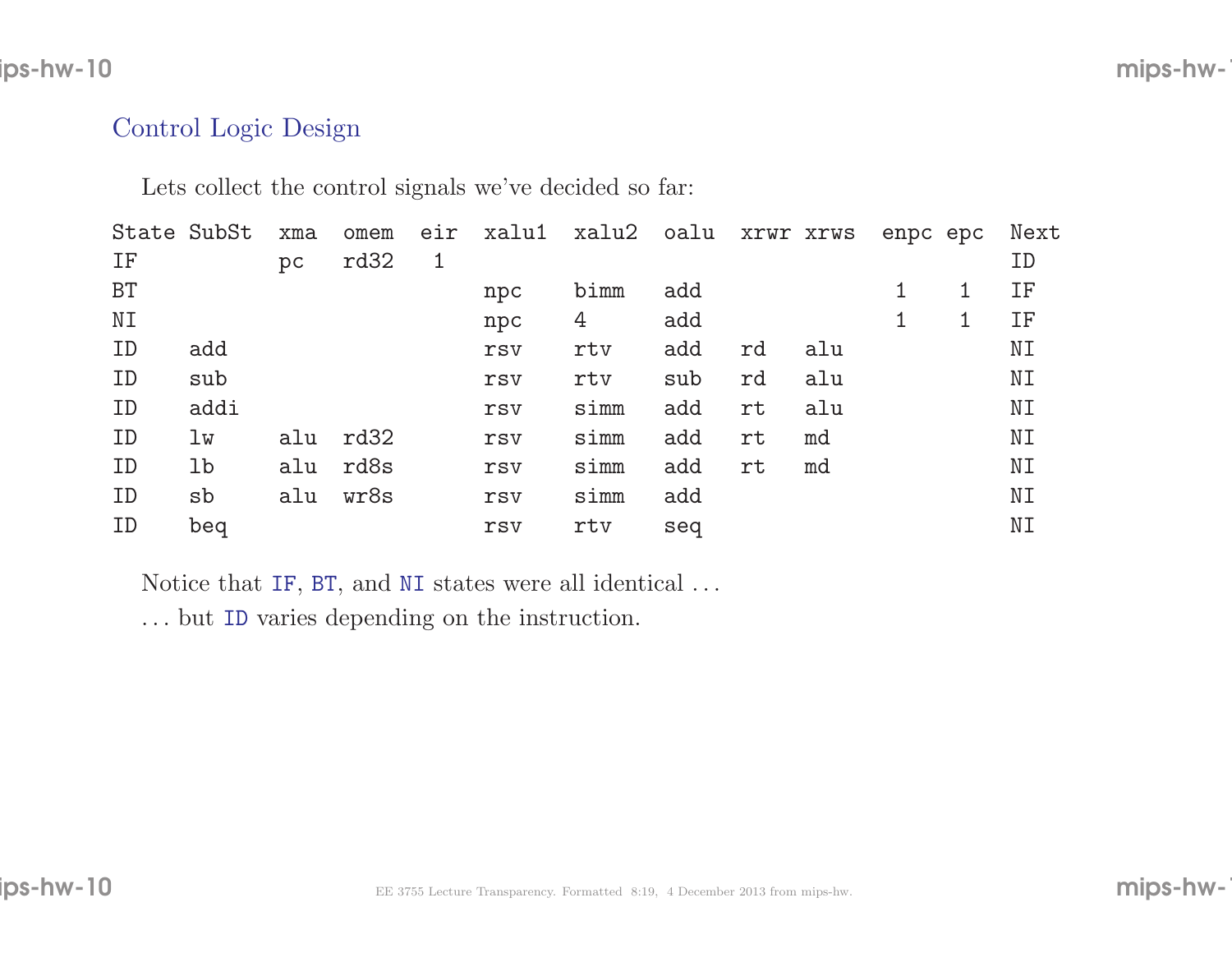#### Control Logic Design

The State Register

We'll need <sup>a</sup> register to hold the current state.

Since there are four states we can use <sup>a</sup> two-bit register.

Possible state encoding:  $IF = 0$ ,  $ID = 1, \ldots$ 

In diagrams we will use names, such as IF, instead of encoded values, such as <sup>0</sup>.

Next-State Logic

There will be combinational logic to determine the next state.

Next state is computed in terms of. . .

... current state, opcode, and for branches the ALU output.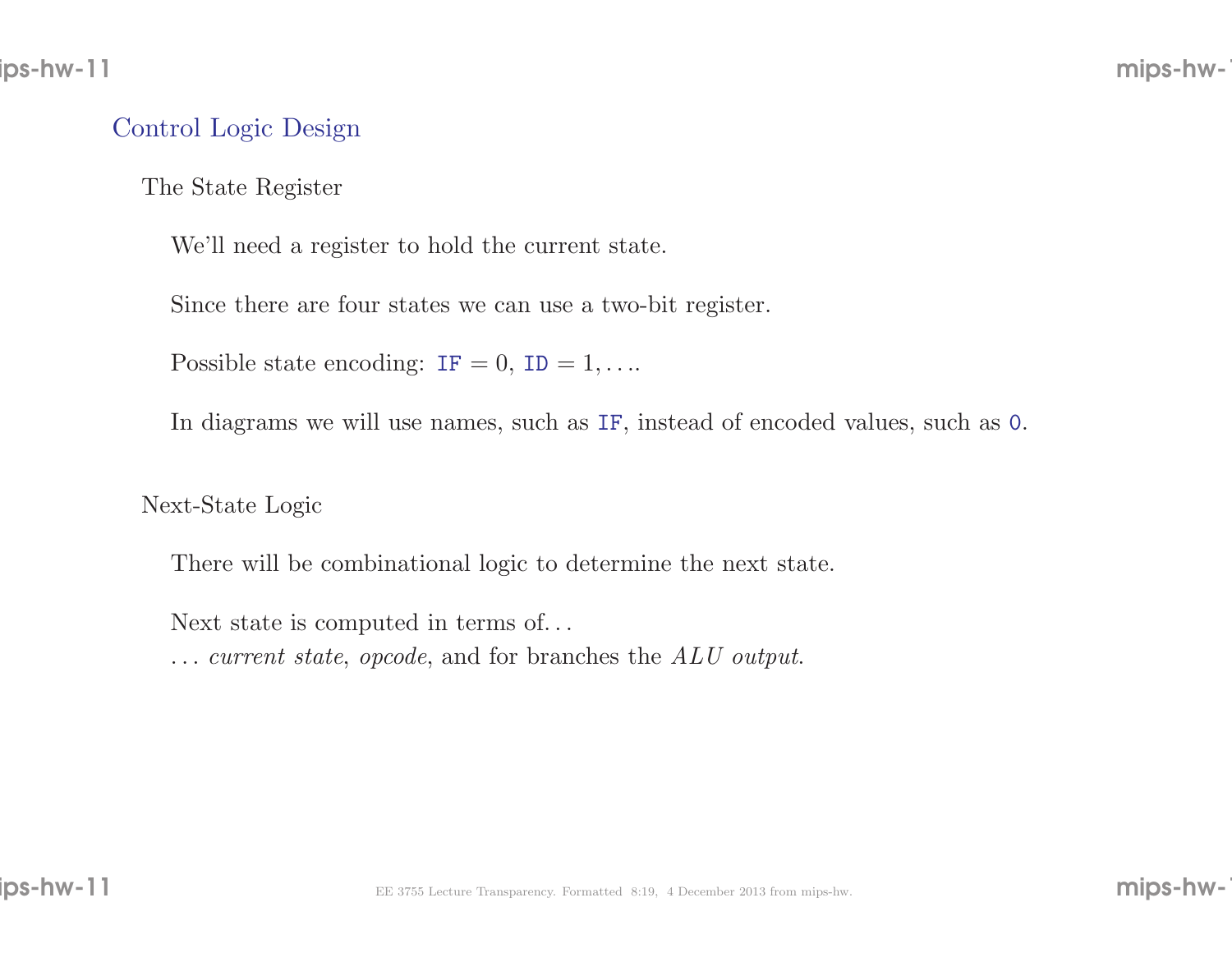### Control Logic for State



Note:: Magic Cloud checks for a taken branch.

ips-hw-12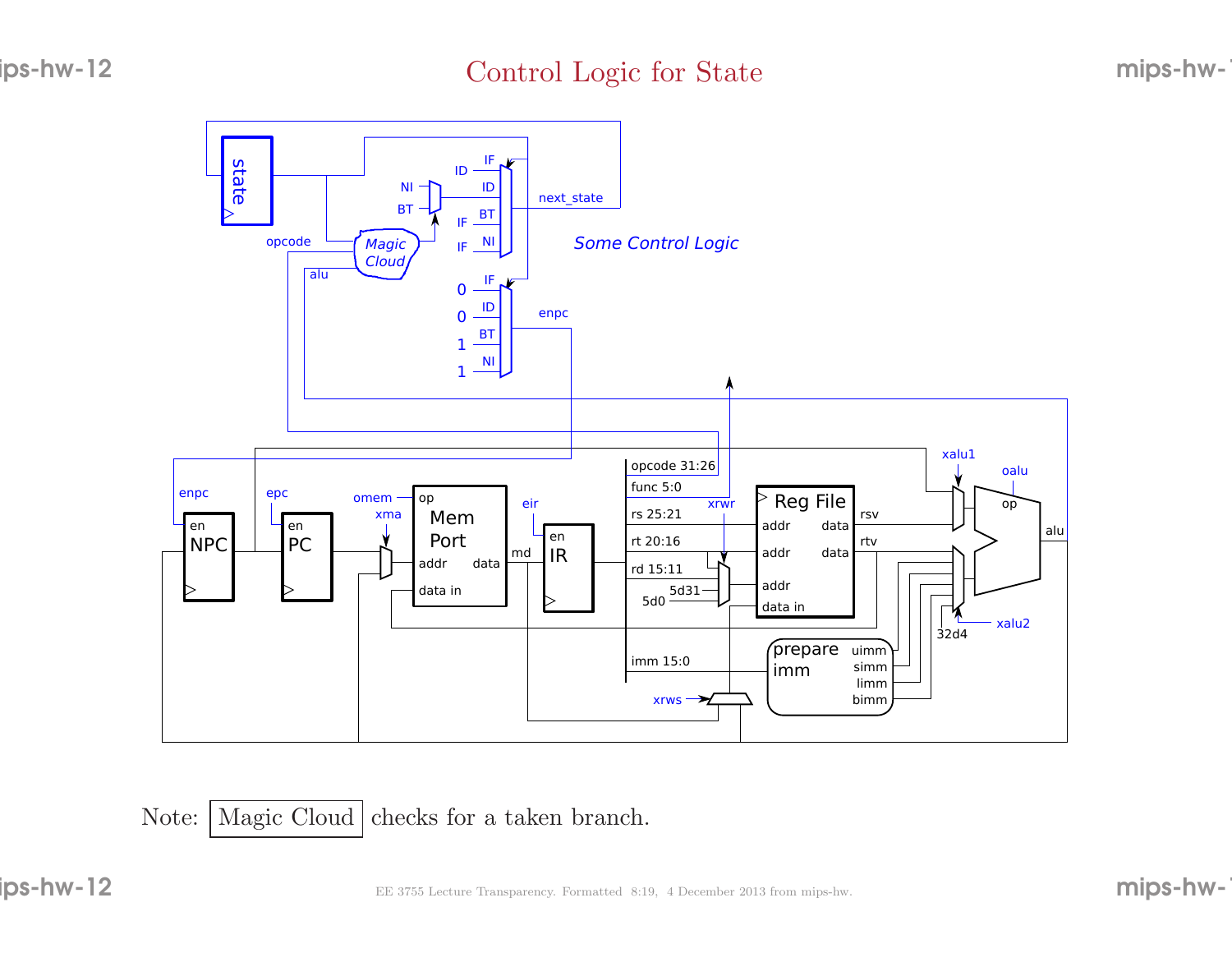Logic for the **enpc** signal.

|           | State SubSt | xma | omem | eir          | xalu1 | xalu2 | oalu | XYWY XYWS |     | enpc epc | Next |
|-----------|-------------|-----|------|--------------|-------|-------|------|-----------|-----|----------|------|
| IF        |             | pc  | rd32 | $\mathbf{1}$ |       |       |      |           |     |          | ID   |
| <b>BT</b> |             |     |      |              | npc   | bimm  | add  |           |     |          | IF   |
| NI        |             |     |      |              | npc   | 4     | add  |           |     |          | IF   |
| ID        | add         |     |      |              | rsv   | rtv   | add  | rd        | alu |          | NΙ   |
| ID        | sub         |     |      |              | rsv   | rtv   | sub  | rd        | alu |          | NI   |
| ID        | addi        |     |      |              | rsv   | simm  | add  | rt        | alu |          | NI   |
| ID        | lw          | alu | rd32 |              | rsv   | simm  | add  | rt        | md  |          | NI   |
| ID        | lb          | alu | rd8s |              | rsv   | simm  | add  | rt        | md  |          | NΙ   |
| ID        | sb          | alu | wr8s |              | rsv   | simm  | add  |           |     |          | NI   |
| ID        | beq         |     |      |              | rsv   | rtv   | seq  |           |     |          | NΙ   |

Notice that enpc is <sup>1</sup> in BT and NI and <sup>0</sup> in the other states.

So we need logic with an output of <sup>1</sup> for those two states.

An easy way to do that is <sup>a</sup> mux, we'll rely on the synthesis program to streamline the logic.